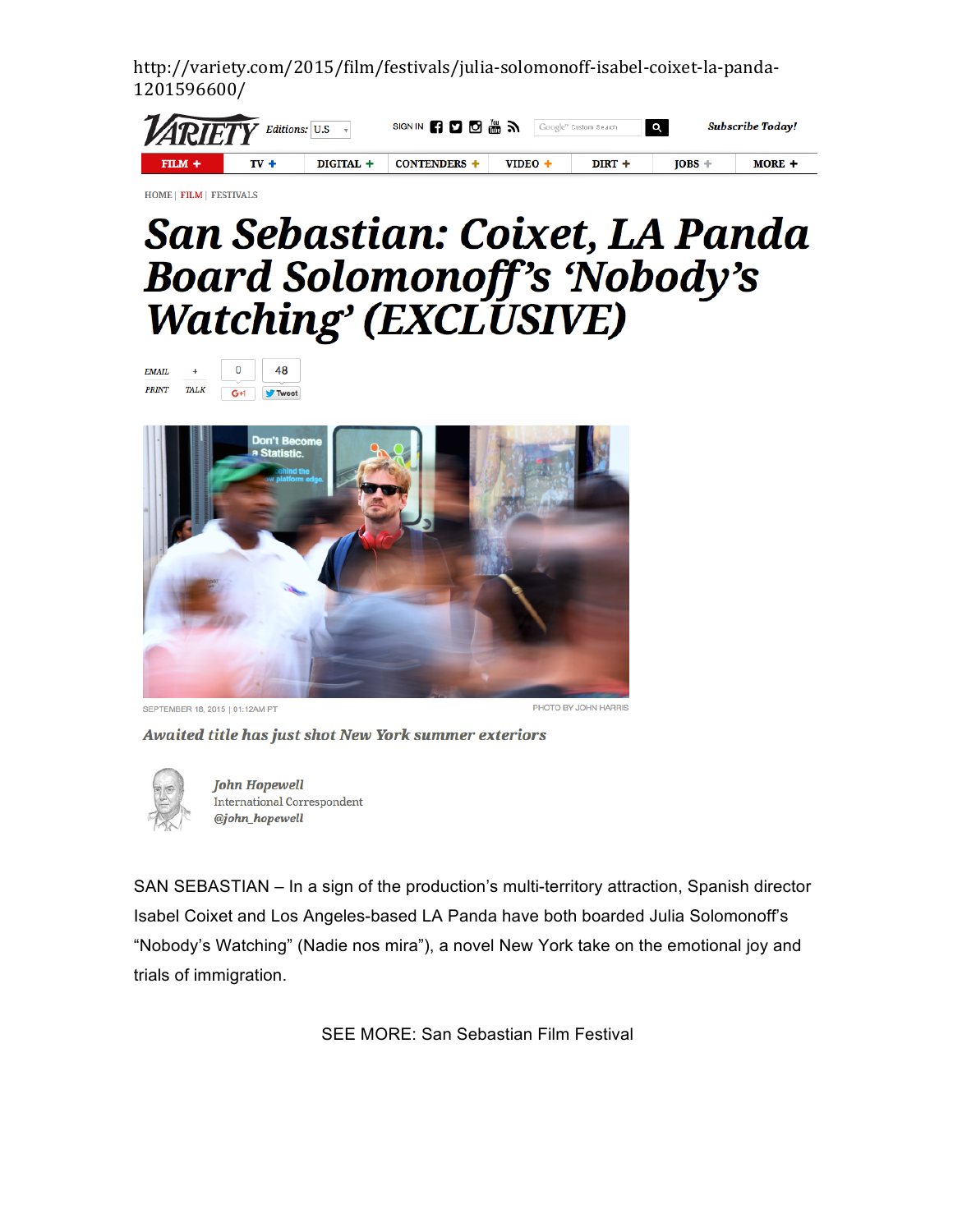## http://variety.com/2015/film/festivals/julia-solomonoff-isabel-coixet-la-panda-1201596600/

Miss Wasabi Films, the Spain-based production company of Coixet ("My Life Without Me," "The Secret Life of Words") whose "Nobody Wants the Night" opened the 2015 Berlin Festival., will co-produce.

LA Panda has jumped into the project as a U.S. partner for physical production and to arrange New York tax incentives, as well as aid executive production related to seeking international sales, said LA Panda's Pau Brunet.

Coixet and LA Panda complete a production structure which, increasingly typically for higher-profile films by Latin American filmmakers – Solomonoff is Argentine but based out of New York – as they seek to complete financing on a budget they desire, limit market exposure, hike distribution probabilities and bring in creative collaborations – above-theline and producers – which will enrich a film's title.

Lead-produced by Solomonoff and Felicitas Raffo at Buenos Aires' Cepa Audiovisual, "Nobody is Watching" is produced by CEPA Audiovisual with Travesia Producciones (Argentina), MadLove (Colombia), Taiga Films (Brazil) and LA Panda (U.S.) and Aleph Media (U.S.). Elisa Lleras produces for LA Panda.

Miss Wasabi (Spain), Perdomo Productions Inc. (Dominican Republic) and Bogdam Apetri co-produce. "Nobody's Watching" has tapped state funding from INCAA (Argentina), Ibero-American film aid fund Ibermedia Fund and Proimagenes (Colombia).

"We couldn't be more happy. With the production management skills and the market knowhow of La Panda, and the production experience of Miss Wasabi, we knew 'Nobody's Watching' was making a gigantic leap forward to become a stronger project for the international market," said Raffo.

Multi-lateral co-production in Latin America is increasingly common as producers seek to build a pan-regional industry where movies are seen outside their country of origin, some countries have created bilateral co-production funds and Brazil, in an enlightened move, even has state funding earmarked for production companies to become minority partners on international movies.